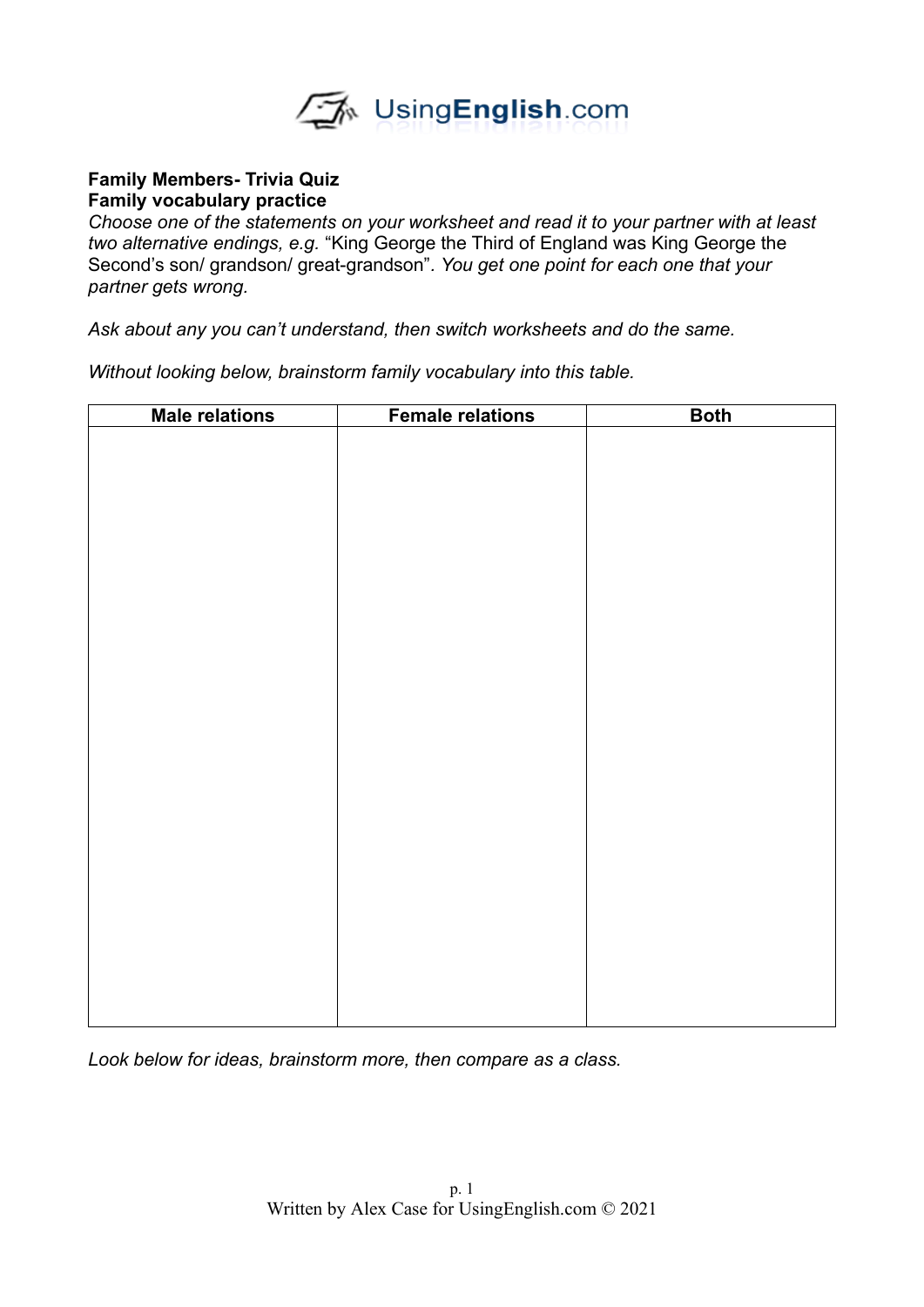

## **Student A**

Musician Quincy Jones is The Office actor Rashida's Jones' father.

In Greek myth, Oedipus killed his father and married his mother.

43<sup>rd</sup> US President George W Bush is 41<sup>st</sup> US President George HW Bush's son.

TV chef Nigella Lawson is British politician Nigel Lawson's daughter.

Queen Elizabeth is Prince William's grandmother.

In the animated film Despicable Me 3, Dru is Gru's twin brother.

Vernon Dursley is Harry Potter's uncle.

The movie and musical Lion King's bad guy Scar was the hero Simba's uncle.

May Parker is Spiderman's aunt.

Zelda and Hildy are Sabrina the Teenage Witch's aunts.

Lisa Simpson is Patty and Selma's niece.

Dudley Dursley is Harry Potter's cousin.

Comedian Amy Schumer is New York Senator Chuck Schumer's cousin.

Prince George is Queen Elizabeth's great grandson.

Brad Pitt is Angelina Jolie's ex-husband.

American feminist writer Gloria Steinem is Batman actor Christian Bale's stepmother.

Movie director Steven Spielberg is Grey's Anatomy actor Arizona Robbins' stepfather.

Sicario actor Emily Blunt is Spotlight actor Stanley Tucci's sister-in-law.

Playwright Eugene O'Neill was silent actor Charlie Chaplin's father-in-law.

According to the Bible, Moses was the pharaoh's daughter's adopted son.

Country singer Dolly Parton is Hannah Montana star and singer Miley Cyrus's godmother.

Isaac and Ishmael (legendary ancestors of Jews and Arabs) were half brothers.